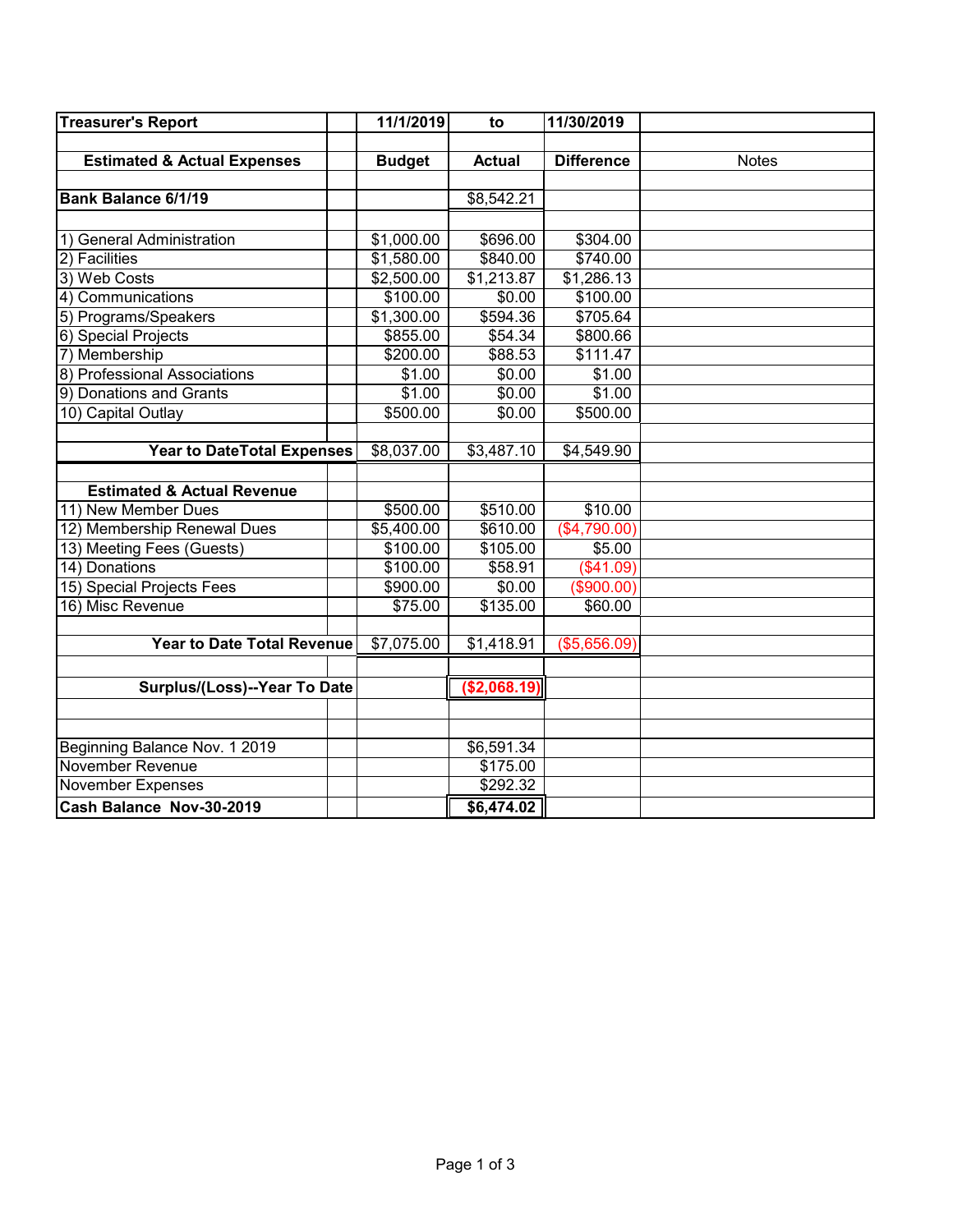| <b>REVENUE</b>    |                      |             |                |                           |                  | GULF COAST WRITERS ASSOCI 11/1/2019 11/30/2019 |         |                    |          |
|-------------------|----------------------|-------------|----------------|---------------------------|------------------|------------------------------------------------|---------|--------------------|----------|
|                   |                      |             |                |                           |                  |                                                |         |                    |          |
|                   |                      |             |                | <b>Sources of Revenue</b> |                  |                                                |         |                    |          |
|                   |                      | New Mbr.    | <b>Renewal</b> | <b>Meeting</b>            | <b>Donations</b> | <b>Spec Proj</b>                               | Misc.   | <b>Explanation</b> | Dbl Chk  |
| <b>Date</b>       | <b>Total Revenue</b> | <b>Dues</b> | Dues           | <b>Fees</b>               | and Gifts        | <b>Fees</b>                                    | Revenue | & Notes            |          |
| 11/01/20          | \$40.00              | \$40.00     |                |                           |                  |                                                |         | Paypal transfer    | \$40.00  |
| 11/21/19          | \$135.00             | \$80.00     | \$50.00        | \$5.00                    |                  |                                                |         |                    | \$135.00 |
|                   |                      |             |                |                           |                  |                                                |         |                    |          |
|                   |                      |             |                |                           |                  |                                                |         |                    |          |
| <b>Total Nov.</b> | \$175.00             |             |                |                           |                  |                                                |         |                    |          |